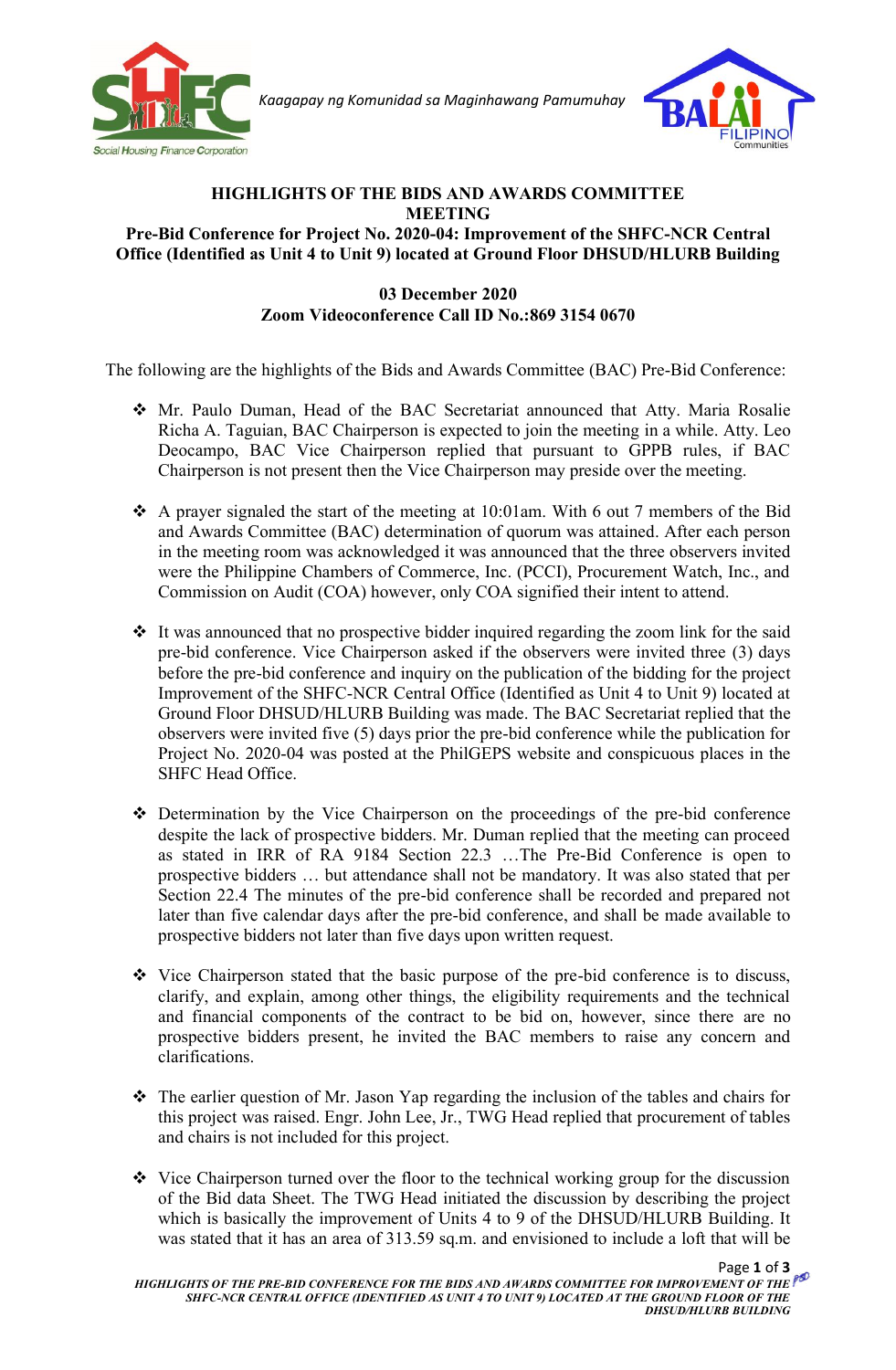utilized for storage purposes. The project will include general office area, VP's room, Manager's room, a conference room, vault, storage rooms, cashier area, two lobbies and provision for GAD requirement was also included. It was stated that the office space is for thirty-four personnel.

- ❖ Ms. Jessica Caraso clarified if there will be a confusion within SHFC on the project name which is Improvement of SHFC NCR-Central office when it is in fact allocated for SHFC Mega Manila I. SVP Deocampo replied that the units in the DHSUD/HLURB office is indeed allocated for Mega Manila I however, since 34 personnel can only be accommodated in the provided space it is expected that Loan Administration Unit of both NCR Central and NCR North will be based in the said office but not all from the project development unit of NCR Central and NCR North will be accommodated.
- ❖ Ms. Caraso made her reservations on the absence of prospective bidders and inquired if it is a prediction on the failure of the opening of bids. Vice Chairperson replied that inquiry on the appropriate posting under the bidding process was made earlier and premature discussion on the failure of bidding cannot be part of this meeting since presence of prospective bidders is not mandatory. Hence, review/revision of ABC and technical specifications will only commence after there is a declaration of failure of bidding.
- ❖ Head Secretariat proceeded with the clarifications on the Bid Data Sheet-Special Conditions of Contract since it is pro-forma which states acceptance of advance payment and special test to be conducted. SVP Deocampo replied that it should be no advance payment but with mobilization fund which is 15% of the project cost.
- ❖ Mr. Joeen Buensalido inquired on the number of prospective players during market survey for this project. Engr. King Jan Agbuya replied that quotation from the contractor who handled the improvement of other units within the same building was received by the TWG. It was disclosed that the second quotation expected from another contractor did not push through. Hence, the ABC was based on the submission of one contractor.
- ❖ Head Secretariat proceeded and informed the body that the Schedule of requirements was discussed earlier and invited if there were any issues and concerns to be discussed in the presence of the observer. After hearing no issues raised by the attendees, Vice Chairperson called for the discussion of the next item.
- ❖ Head Secretariat called Engr. Ethel Jacobe to read, discuss and elaborate the Technical Specifications of the project. Engr. Jacobe proceeded to discuss that the main objective of the project is office improvement and disclosure on the contract period which is sixty calendar days, the site verification by the bidder. General Specifications to be provided by the winning contractor/bidder was also discussed. The maintenance requirement was also discussed. The approved budget cost of Php5,500,000.00 was announced. Statement of bidder's responsibility was shown to the body. The bid security and performance security which is the standard of the bidding process was also shown. Enumeration of the required expertise of the bidders which include at least three years in the improvement service-construction works, experience and capability, quality of laborer. Discussion of progress billing and deliverables. It was stated that sub-contracting shall not be allowed. It is stated that for alterations and additional works that becomes necessary through the fault of the service provider shall be borne by the same at no additional cost to Social Housing Finance Corporation. The process for the delay and extension of time was also discussed. The documents, drawings, materials and reports generated by the service provider for the project and within the contract period shall remain the absolute property of Social Housing Finance Corporation and shall not be used by the service provider for purposes unrelated to the contract without a prior written approval of SHFC. Both parties hereby represent and warrant that no government official has benefitted indirectly and directly from the contract.